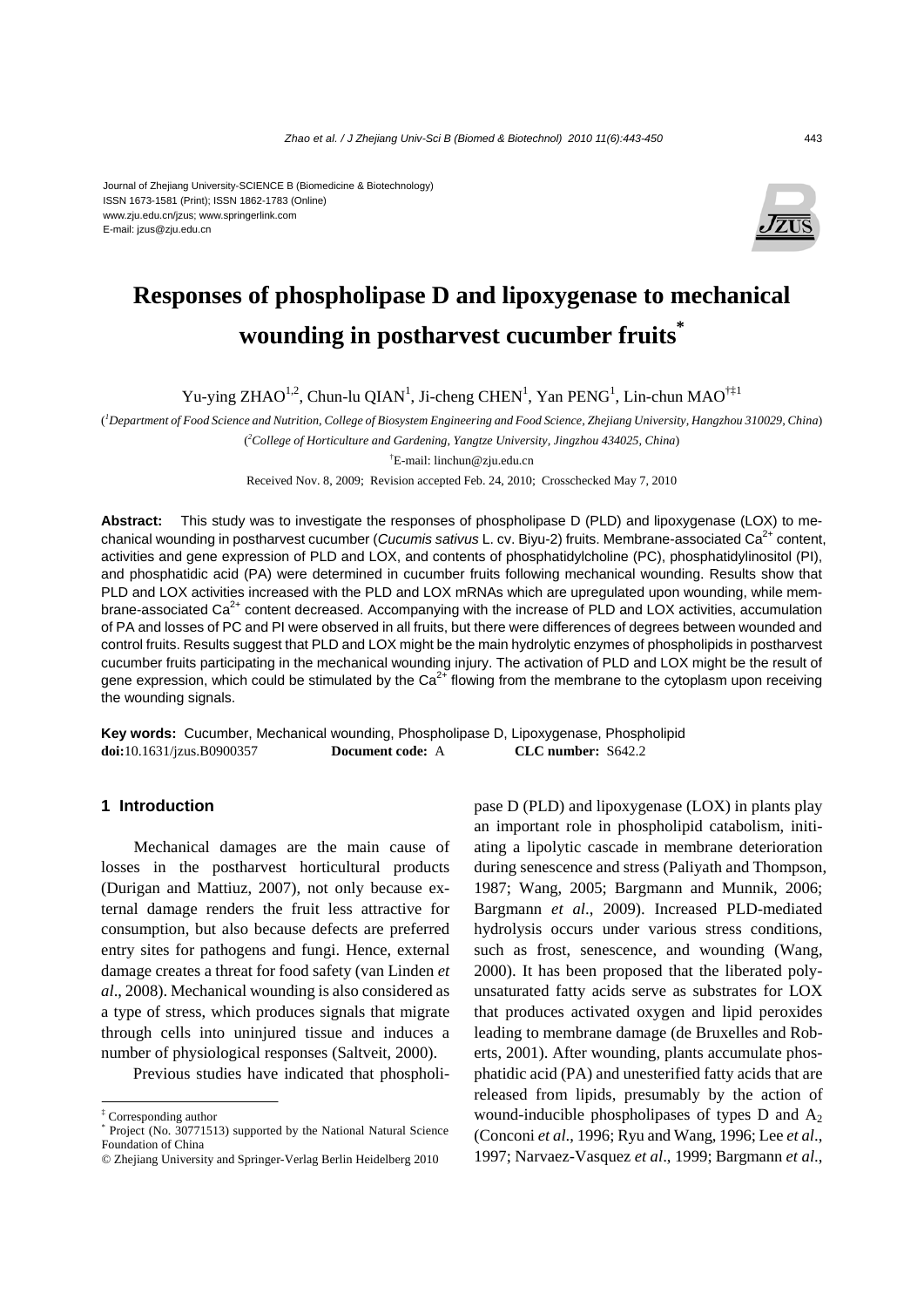2009). LOX mRNA levels altered in soybean leaflets within 8 h after wounding (Creelman *et al*., 1992; Saravitz and Siedow, 1996). Calcium has been shown to protect fruit against stress (Martínez-Romero *et al*., 1999) through regulating enzyme activities (Lein and Saalbach, 2001). Some evidence reported that wounding-induced activation of PLD could result from translocation of PLD to the membrane, which is mediated by an increase in cytoplasmic calcium and stimulated by low micromolar calcium levels (Paliyath and Droillard, 1992; Ryu and Wang, 1996; Yuan *et al*., 2005). So far, there is no direct evidence of activation by wounding for the lipid hydrolytic enzymes in postharvest fruits and vegetables. This experiment investigated the induction of PLD and LOX, and the mechanism of enzyme induction in response to wounding in harvested cucumber fruits.

### **2 Materials and methods**

### **2.1 Plant materials and postharvest treatment**

About 10 d after full bloom, cucumber (*Cucumis sativus* L. cv. Biyu-2) fruits were collected from Zhejiang Institute of Vegetable Science, Hangzhou, Zhejiang, China, at commercial maturity, and were transported to the laboratory immediately. Cucumber fruits of similar size, same mature period, without infection and physical injuries were chosen and randomly divided into wounded and control groups, 90 fruits each. In wounded group, cucumbers were punctured at 3-cm intervals from the calyx to the stalk end by a 10-mm diameter stainless steel puncher. The fruits in control group were not punctured. Both groups were stored at 25 °C and 90% relative humidity (RH). Each 15 cucumber fruits were taken every 2 h  $(0, 2, 4, 6, 8,$  and 10 h) after wounding for the determination.

# **2.2 Determination of Ca2+ content**

Determination of membrane-associated  $Ca^{2+}$ content was based on Yapa *et al*. (1986). Cucumber fruit tissue (5 g) was homogenized in 15 ml of extraction buffer containing 0.25 mol/L sucrose, 20 mmol/L Tris-HCl buffer (pH 7.5), 3 mmol/L ethylenediamine tetra-acetic acid (EDTA), 3 mmol/L 2-mercaptoethanol, and 1 g insoluble polyvinylpyrrolidone (PVP). The homogenate was passed through four layers of cheesecloth and then centrifuged at 1500 r/min for 15 min. The supernatant was decanted and then centrifuged at 15000 r/min for 30 min to yield a pellet of the membranes. The membrane fraction in precipitate was homogenized in the suspension buffer containing 0.125 mol/L sucrose, 1 mmol/L Tris-MES buffer (pH 7.2), and 3 mmol/L 2-mercapto-ethanol, the ratio being 10 g fresh weight (FW) per 1.0 ml of buffer. HCl was added to each suspension to a final concentration of 0.1 mol/L and the mixture was shaken for 60 min.  $Ca^{2+}$  was extracted by centrifuging at 15000 r/min for 10 min and then the supernatant was determined at 422.7 nm by an atomic absorption spectrometer (Analyst 800, Perkin Elmer, USA) (Mao *et al*., 2007a).

### **2.3 PLD and LOX activity assay**

Cucumber fruit tissue (50 g) was homogenized in 300 ml of water for 5 min at 4 °C. The homogenate was filtered through muslin cloth and centrifuged at 13000 r/min for 30 min at 4 °C. After centrifugation, the supernatant was separated and was used as PLD extract (Khatoon *et al*., 2008). PLD activity assay was based on the enzymatic determination of the release of choline by the hydrolysis of phosphatidylcholine (PC) by PLD. The substrate solution was prepared by adding 40 mg of PC to 1 ml of chloroform and 5 ml of water containing 1.44 mg/ml of sodium dodecyl sulfate (SDS). In a typical experiment, 10 μl of PC and 30 μl of 0.5 mol/L sodium acetate buffer (pH 5.5) containing  $5 \text{ mmol/L}$  CaCl<sub>2</sub> were taken. The reaction was started by the addition of 30 μl of the enzyme extract, followed by incubation at 37 °C for 10 min, and terminated by adding 20 μl of 1 mol/L Tris-HCl buffer (pH 8.0) containing 0.1 mol/L EDTA. This reaction mixture was then immediately incubated with 30 μl of the following mixture: peroxidase reagent (containing 0.2 U peroxidase, 1.5 mmol/L 4-aminoantipyrine, and 2.1 mmol/L phenol) and choline oxidase (3 U) in 10 mmol/L Tris-HCl buffer (pH 8.0), at 37 °C for 45 min (Khatoon *et al*., 2008). The quinoneimine dye formed was measured at 492 nm (UltroSpec 2100 Pro UV/visible spectrophotometer, USA). One unit of PLD is defined as the increase in absorption at 492 nm of 0.01 in 1 min (3-min period). Protein in the enzyme extract was determined by Coomassie brilliant blue G-250 reagent (Li and Jiao, 1980).

For LOX extraction, the method of Mao *et al*.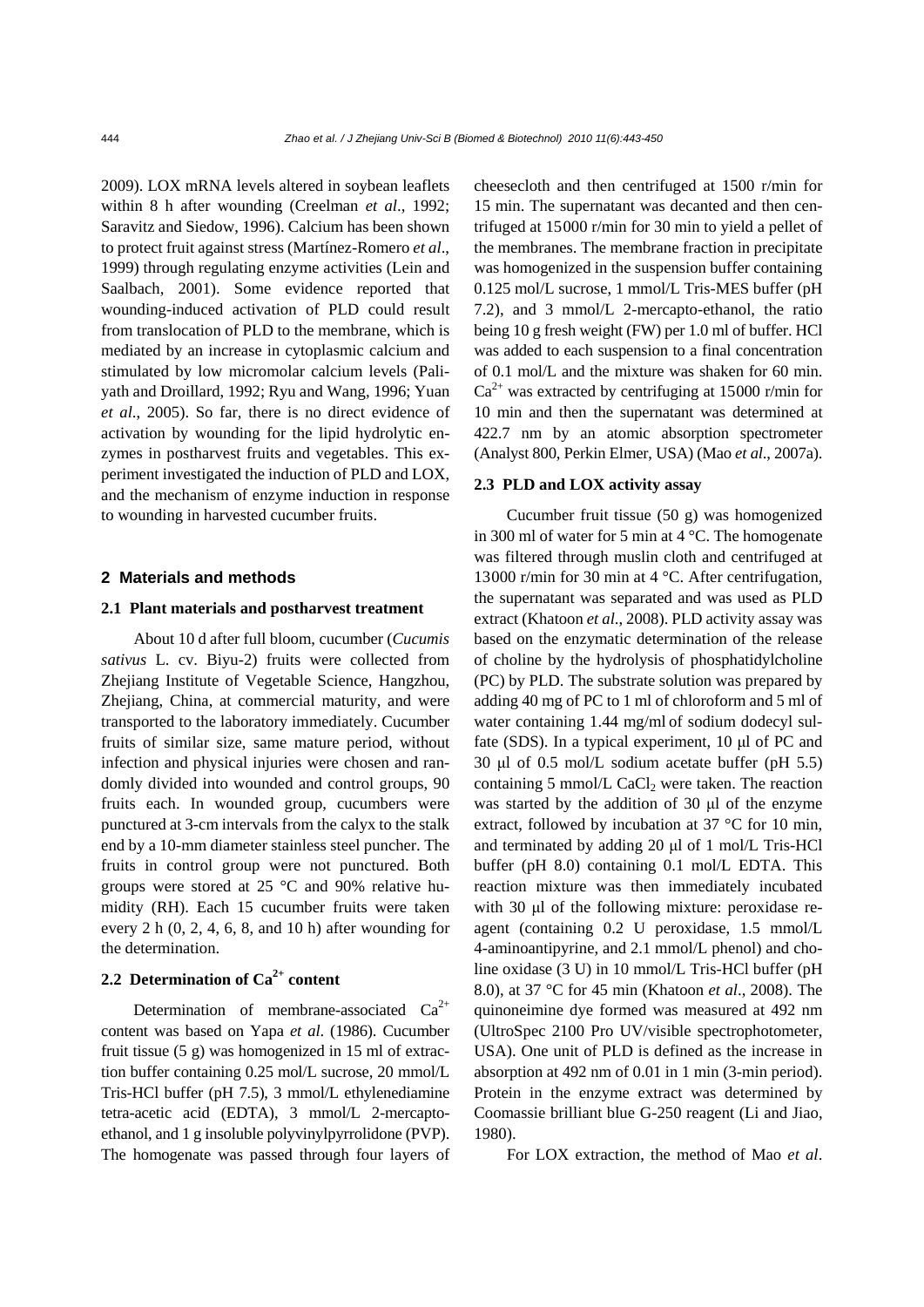(2007b) was followed. Each 5 g of cucumber tissue was homogenized with 5 ml of 50 mmol/L Tris-HCl (pH 8.0) containing 10 mmol/L KCl, 500 mmol/L sucrose, and 0.5 mmol/L phenylmethylsulfonyl fluoride (PMSF), and centrifuged at 15000 r/min for 30 min. The standard assay mixture contained 200 μl of Tween 20 and 40 μl of linoleic acid in 40 ml of 0.1 mol/L phosphate buffer (pH 7.0). To 500 μl of 0.1 mol/L phosphate buffer (pH 7.0) in a cuvette were added 500 μl of assay mixture and 200 μl of LOX extract. One unit of LOX is defined as the increase in absorption at 234 nm of 0.01 in 1 min (3-min period) at 25 °C (Todd *et al*., 1990). Protein in the enzyme extract was determined by Coomassie brilliant blue G-250 reagent (Li and Jiao, 1980).

# **2.4 Real-time reverse transcription-polymerase chain reaction (RT-PCR)**

#### 2.4.1 Extraction of total RNAs

Total RNAs were extracted from 100 mg of fresh cucumber tissues. TRIzol reagent (Invitrogen, USA) was used according to the manufacturer's directions, followed by RNase-free DNase treatment (TaKaRa, Dalian, China). Total RNA concentrations were measured at 260 and 280 nm by NanoDrop™ 1000 spectrophotometer (USA) and the purity of the total RNA extracted was determined as the ratio of optical density at 260 nm to that at 280 nm  $(OD<sub>260</sub>/OD<sub>280</sub>)$ with values between 1.8 and 2.1. The integrity of the total RNAs was determined by electrophoresis on 1% (w/v) agarose gel. Isolated RNA was dissolved in 50 µl of RNase free H2O and stored at −80 °C (Feng *et al*., 2009).

#### 2.4.2 Primer design

Gene-special primers were designed using Vector NTI Suite 5.5 software to detect the otherness of PLD and LOX gene relative expression to respond the mechanical wounding. Primer sequences are shown in Table 1.

### 2.4.3 Analysis of gene expression

PLD and LOX cDNA syntheses and real-time PCR were performed according to the TaKaRa manufacturer specifications (TaKaRa SYBR®) PrimeScript™ RT-PCR Kit, Dalian, China). The SYBR Green PCR cycling was denaturation at 95 °C for 10 s, and 40 cycles of 95 °C for 5 s and 60 °C for 30 s were executed by iQ™ 5 Multicolor real-time PCR detection system (Bio-RAD, USA). In this experiment, 18S ribosomal RNA (18S rRNA) gene of *Cucumis sativus* L. was used as a housekeeping gene (Gil-Salas *et al*., 2009). The threshold cycle  $(C_T)$  values were determined by iQ™ 5 Multicolor real-time PCR detection system, and the changes of each gene were calculated by the comparative  $2^{-\Delta\Delta C_{\rm T}}$ , where  $\Delta\Delta C_{\rm T}=(C_{\rm T,target}-$ *C*T,18S rRNA)treatment−(*C*T,target−*C*T,18S rRNA)control (Livak *et al*., 2001).

## **2.5 Analysis of phospholipids by high performance liquid chromatography**

In this experiment, the standards of phosphatidylinositol (PI), PC, and PA were purchased from Sigma (USA). Methanol and acetonitrile were of high performance liquid chromatography (HPLC) grade and other chemicals were of analytical grade.

Extraction of phospholipids was based on the method described by Yang *et al*. (2008). Namely, 10 g fresh tissue was ground to power in liquid  $N_2$  with a mortar and pestle, and solved with 15 ml Folch reagent in 50 ml screw cap test tube. The mixed solution was extracted absolutely in ultrasonic instrument (KQ 5200E, Jiangsu, China) at 4 °C for 1 h, and centrifuged at 10000 r/min under 4 °C for 20 min. Supernatant was placed in a 50-ml test tube, recentrifuged

**Table 1 Primers of genes used for real time RT-PCR assay** 

| GenBank accession No. <sup>a</sup>                                                                                                                      | Gene name                      | Primer sequences 5'-3'                    |
|---------------------------------------------------------------------------------------------------------------------------------------------------------|--------------------------------|-------------------------------------------|
| X92890                                                                                                                                                  | lipoxygenase $(LOX)$           | Sense primer: TCAAGTGCCCCCCATGGACTTAG     |
|                                                                                                                                                         |                                | Antisense primer: TCATGTTTCTTGTCAGCGTGGCC |
| EF363796                                                                                                                                                | Phospholipase D (PLD)          | Sense primer: AAGTCAAGAGGTCGGGAGAATA      |
|                                                                                                                                                         |                                | Antisense primer: GTTCATACCATAGAGCCATTCG  |
| AF206894                                                                                                                                                | 18S ribosomal RNA <sup>b</sup> | Sense primer: GGCGGATGTTGCTTTAAGGA        |
|                                                                                                                                                         |                                | Antisense primer: GTGGTGCCCTTCCGTCAAT     |
| <sup>a</sup> GenBank accession number of gene to the National Center for Biotechnology Information (NCBI) database; <sup>b</sup> According to reference |                                |                                           |

Gil-Salas *et al*. (2009)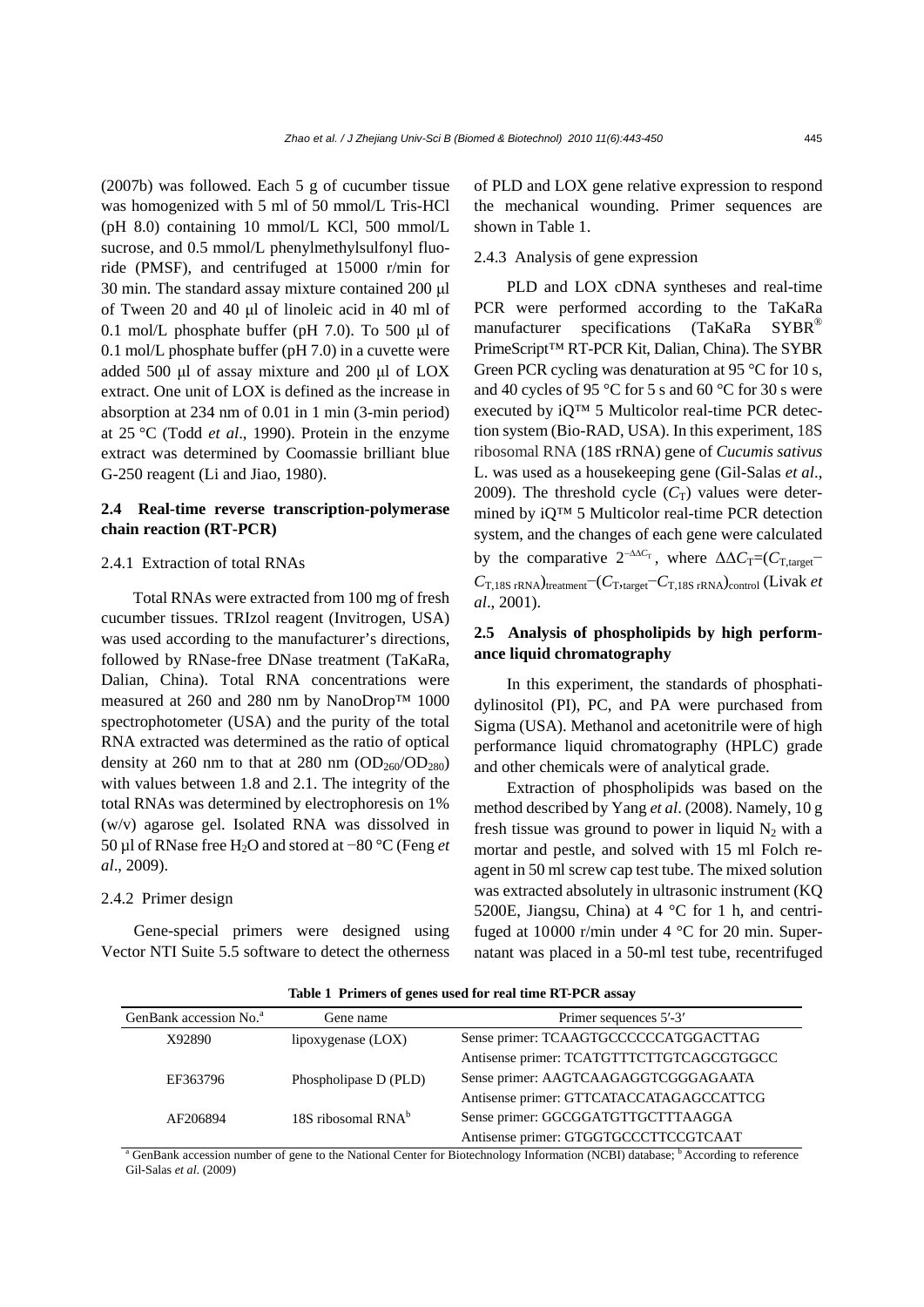at 10000 r/min under 4 °C for 20 min. The aqueous phase was discarded and the chloroform phase was put into a 10-ml tube. Then 1 ml of acetone was added and vortexed for 2 min. The mixture was then dried under nitrogen and dissolved in 2 ml Folch reagent for phospholipid detection.

The separation of phospholipid compounds was achieved on an Agilent 1200 series Rapid Resolution LC System (Agilent Technologies, Palo Alto, CA) using Si 60 column (250 mm×4.6 mm, 5 μm, Dalian Yilite, China). The mobile phase consisted of acetonitrile-methanol-85% phosphoric acid (130:370:1,  $v/v/v$ ) at a flow rate of 1.5 ml/min, and the 2  $\mu$ l injection was detected at 205 nm. Sample was filtrated by 0.22-μm micropore filter before detection (Yang *et al.*, 2008). Data were collected on Agilent ChemStation software.

#### **2.6 Statistical analysis**

The data were reported as mean±standard deviation (SD) for triplicate determinations. Graphs were described using Microsoft Excel 2003 (Microsoft Corp.). Analysis of variance and least significant difference tests (SPSS for Windows, SPSS Inc., Chicago, IL) were conducted to identify differences among means. Statistical significance was declared at *P*<0.05.

#### **3 Results**

# **3.1 Decrease in membrane-associated Ca<sup>2+</sup> content**

Membrane-associated  $Ca^{2+}$  content decreased in both wounded and control fruits (Fig. 1). Wounded fruits had a much lower content of membrane  $Ca^{2+}$ 



**Fig. 1 Changes of membrane-associated Ca2+ content in cucumber fruits** 

Values represent mean±SD of three replicates derived from composite samples of five fruits each

than control fruits after 4 h of wounding. After 4, 6, 8, or 10 h of wounding treatment, content of membrane  $Ca^{2+}$  in wounded fruits decreased significantly by 31.49%, 18.99%, 42.32%, or 30.07%, respectively, compared with control fruits (*P*<0.05).

# **3.2 Activation of PLD and LOX by mechanical wounding**

Changes of PLD activities demonstrated a rapid increase tendency in both control and wounded fruits (Fig. 2). While maximized at 10 h in both groups, much higher PLD activities were observed in the wounded than in the control. At 4, 8, and 10 h after wounding, PLD activities were increased by 25.84% (0.08 ∆OD492·min<sup>−</sup><sup>1</sup> ·mg protein<sup>−</sup><sup>1</sup> ), 40.97% (0.12  $\Delta OD_{492}$ ·min<sup>-1</sup>·mg protein<sup>-1</sup>), and 26.73% (0.13 ∆OD492·min<sup>−</sup><sup>1</sup> ·mg protein<sup>−</sup><sup>1</sup> ), respectively (*P*<0.05). Similarly, LOX activities gradually increased in both control and wounded fruits (Fig. 3). In contrast, higher activities of LOX were observed in wounded fruits at 4, 6, 8, and 10 h, respectively  $(P<0.05)$ , and activities of LOX reached the maximum at 10 h in both control and wounded fruits.



**Fig. 2 Changes of PLD activity in cucumber fruits**  Values represent mean±SD of three replicates derived from composite samples of five fruits each



**Fig. 3 Changes of LOX activity in cucumber fruits**  Values represent mean±SD of three replicates derived from composite samples of five fruits each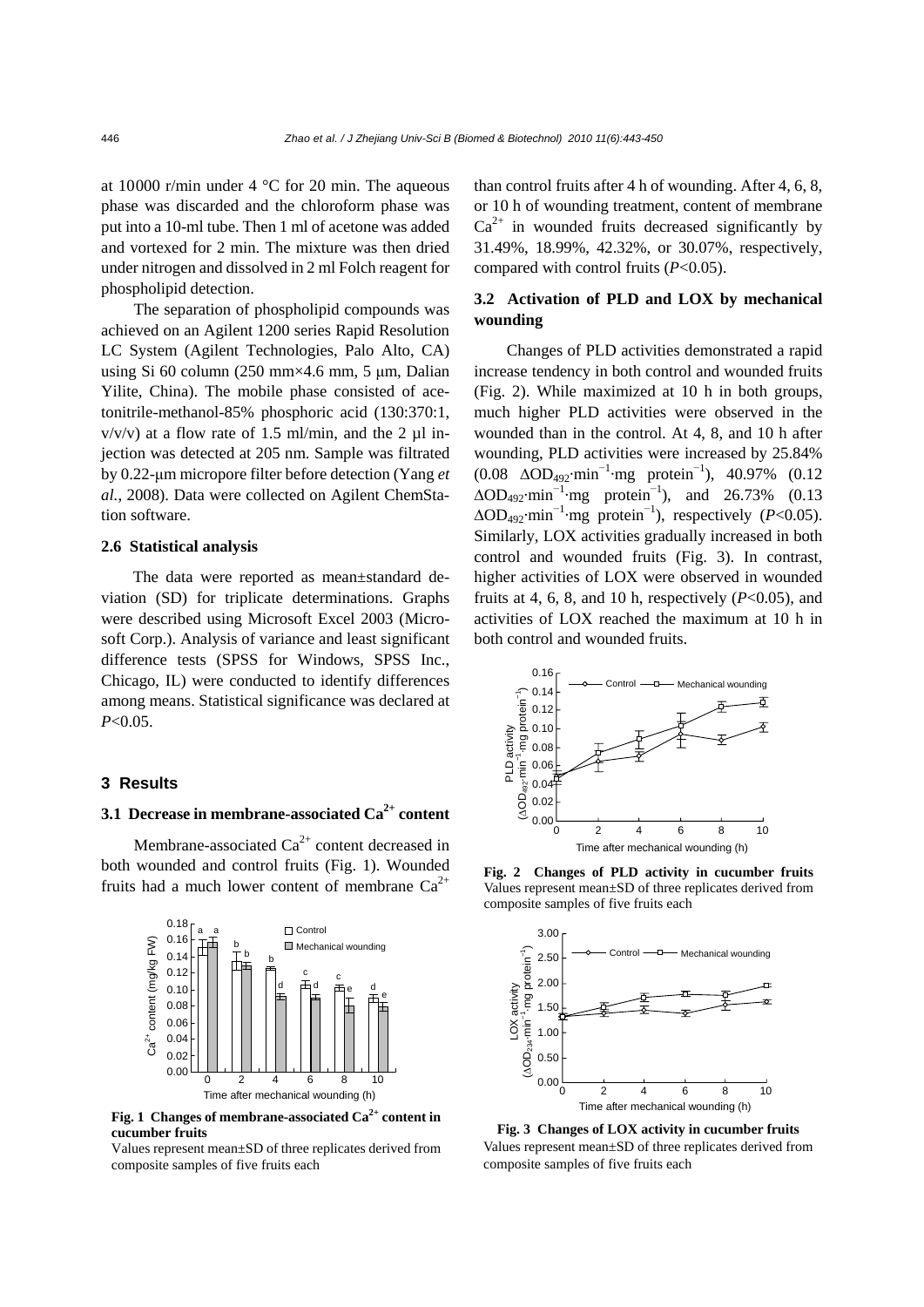### **3.3 PLD and LOX mRNA levels**

In order to identify whether PLD and LOX gene expression was affected by wounding, difference of PLD and LOX gene expression between wounded and control cucumber fruits was analyzed after mechanical wounding. Results show higher values of PLD and LOX mRNAs in wounded fruits than in control fruits, and the difference reached maximum at 10 h after wounding (Figs. 4 and 5). PLD and LOX mRNAs were induced instantly by wounding, and rapidly increased after 2 h. PLD mRNA level increased 1.40**–**4.69 times higher in the wounded than in the control from 4 to 10 h and LOX mRNA level also increased 1.18**–**4.82 times higher 2 h post wounding. Both PLD and LOX gene expression levels increased rapidly in the wounded fruits 2 h post wounding.



**Fig. 4 Relative expression levels of PLD mRNA in cucumber fruits using real-time RT-PCR** 

Gene expression values of control cucumber fruits were presented as 1. Values represent mean±SD of three replicates derived from composite samples of five fruits each



**Fig. 5 Relative expression levels of LOX mRNA in cucumber fruits using real-time RT-PCR** 

Gene expression values of control cucumber fruits were presented as 1. Values represent mean±SD of three replicates derived from composite samples of five fruits each

#### **3.4 Changes of phospholipid compounds**

PC, PI, and PA were measured in the experiment in order to confirm whether mechanical wounding actually induces phospholipid hydrolysis. PC was rapidly decreased by mechanical wounding in wounded fruits and PC content declined sharply within the first 4 h after wounding in both wounded and control fruits (Fig. 6). Decreased ratio of PC was maximal at 10 h, 46.15% (11.60  $\mu$ g/g FW) in wounded fruits and 29.30 % (15.19 µg/g FW) in control (*P*<0.05).



**Fig. 6 Changes of PC content in cucumber fruits**  Values represent mean±SD of three replicates derived from composite samples of five fruits each

PI content in both control and wounded fruits displayed a slight decline trend with increase of testing time (Fig. 7). There was no significant difference in PI content between wounded and control fruits; however, the PI content in wounded fruits  $(26.65 \,\mu$ g/g FW) significantly decreased by 22.49% compared with control fruits (32.99 µg/g FW) at 6 h (*P*<0.05).



**Fig. 7 Changes of PI content in cucumber fruits**  Values represent mean±SD of three replicates derived from composite samples of five fruits each

PA content was sharply increased in wounded fruits within the early 2 h, and then maintained at the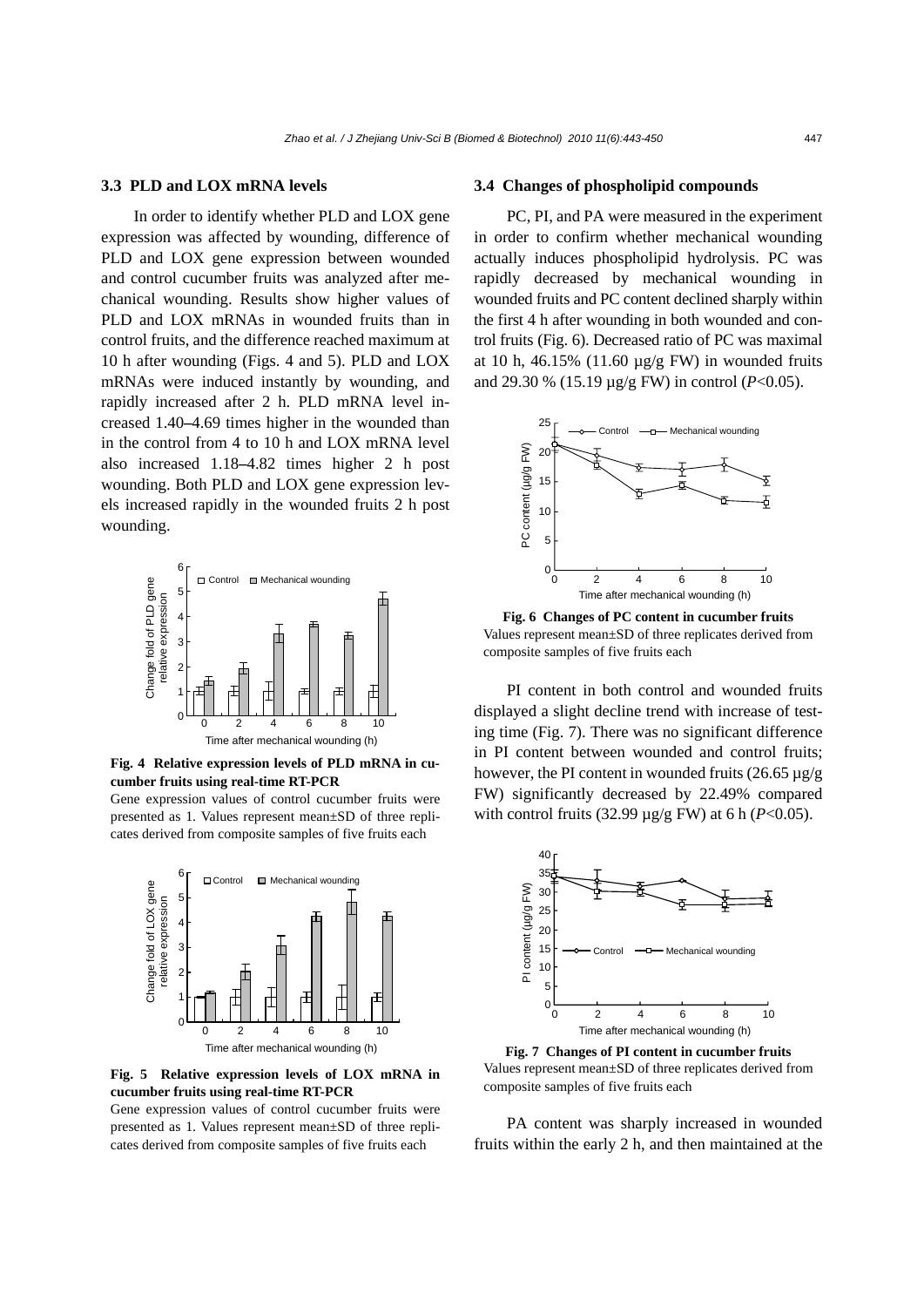high levels during the whole testing period (Fig. 8). Increased ratio of PA maximized at 56.49% (15.98  $\mu$ g/g FW) in wounded fruits and 16.35% (12.55  $\mu$ g/g FW) in control fruits at 10 h. There were significantly higher contents of PA in wounded fruits than in the control after 2 h (*P*<0.05).



**Fig. 8 Changes of PA content in cucumber fruits**  Values represent mean±SD of three replicates derived from composite samples of five fruits each

## **4 Discussion**

The current study demonstrated that membrane-associated  $Ca^{2+}$  content decreased more rapidly in wounded cucumber fruits than in control during experiment time after mechanical wounding (Fig. 1).  $Ca^{2+}$  plays a crucial role in many physiological processes in plants, such as warding off membrane damage and leakiness and strengthening wall structure (Yapa *et al.*, 1986).  $Ca^{2+}$  is also an important secondary messenger in plant cells (Bush, 1995), and has long been suspected to be a regulator of plant PLD (Pinhero *et al*., 1998). PLD activity is stimulated by  $Ca^{2+}$ -channel blockers and calmodulin antagonists, which are known to increase cellular  $Ca^{2+}$  levels (de Vrije and Munnik, 1997). Elevated PLD activity was observed with increased cytoplasmic calcium during senescence of broccoli florets and strawberry (Deschene *et al.*, 1991; Yuan *et al.*, 2005). The results in this study indicate that mechanical wounding stimulates the flux of  $Ca^{2+}$  from the membrane into the cytoplasm, which is likely enough to activate the activities of PLD and LOX (Figs. 2 and 3) and that  $Ca<sup>2+</sup>$  signal transduction plays a role in wounding for postharvest cucumber fruits.

The higher gene expression of PLD and LOX was observed in wounded fruits accompanying higher PLD and LOX activities (Figs. 4 and 5). These results indicate that PLD and LOX activities in wounded fruits were associated with its mRNA expression. PLD and LOX induced by wounding might stimulate corresponding physiological reactions related with deterioration and senescence through increased gene expression.

While PA content increased rapidly during a 10-h period after wounding, PC and PI contents decreased (Figs. 6–8). Higher PA and lower PC and PI in wounded fruits were compared with the control. Several pieces of evidence confirmed that PLD hydrolyzes phospholipids to PA and free head groups, which serve as substrates for LOX and entail the loss of cell-membrane integrity (Ryu and Wang, 1996; Wang, 2000; Bargmann *et al.*, 2009). LOX plays an important role in generating peroxidative damage in membrane lipids through peroxidation reactions on plasma membrane-lipids (Lee *et al*., 2005). Furthermore, our results show that synergistic effect of PLD and LOX might accelerate phospholipid hydrolysis and peroxidation, eventually causing membrane integrity damage. PC might be main substrate for PLD in harvested cucumbers and PA might play a key role in response to mechanical wounding signals.

#### **References**

- Bargmann, B.O.R., Munnik, T., 2006. The role of phospholipase D in plant stress responses. *Current Opinion in Plant Biology*, **9**(5):515-522. [doi:10.1016/j.pbi.2006.07.011]
- Bargmann, B.O.R., Laxalt, A.M., Ter Riet, B., Testerink, C., Merquiol, E., Mosblech, A., Leon-Reyes, A., Pieterse, C.M.J., Haring, M.A., Heilmann, I., *et al*., 2009. Reassessing the role of phospholipase D in the *Arabidopsis* wounding response. *Plant Cell & Environment*, **32**(7): 837-850. [doi:10.1111/j.1365-3040.2009.01962.x]
- Bush, D.S., 1995. Calcium regulation in plant-cells and its role in signaling. *Annual Review of Plant Physiology and Plant Molecular Biology*, **46**(1):95-122. [doi:10.1146/ annurev.pp.46.060195.000523]
- Conconi, A., Miguel, M., Browse, J.A., Ryan, C.A., 1996. Intracellular levels of free linolenic and linoleic acids increase in tomato leaves in response to wounding. *Plant Physiology*, **111**(3):797-803.
- Creelman, R.A., Tierney, M.L., Mullet, J.E., 1992. Jasmonic acid/methyl jasmonate accumulate in wounded soybean hypocotyls and modulate wound gene expression. *Proceedings of the National Academy of Sciences*, **89**(11): 4938-4941. [doi:10.1073/pnas.89.11.4938]
- de Bruxelles, G.L., Roberts, M.R., 2001. Signals regulating multiple responses to wounding and herbivores. *Critical*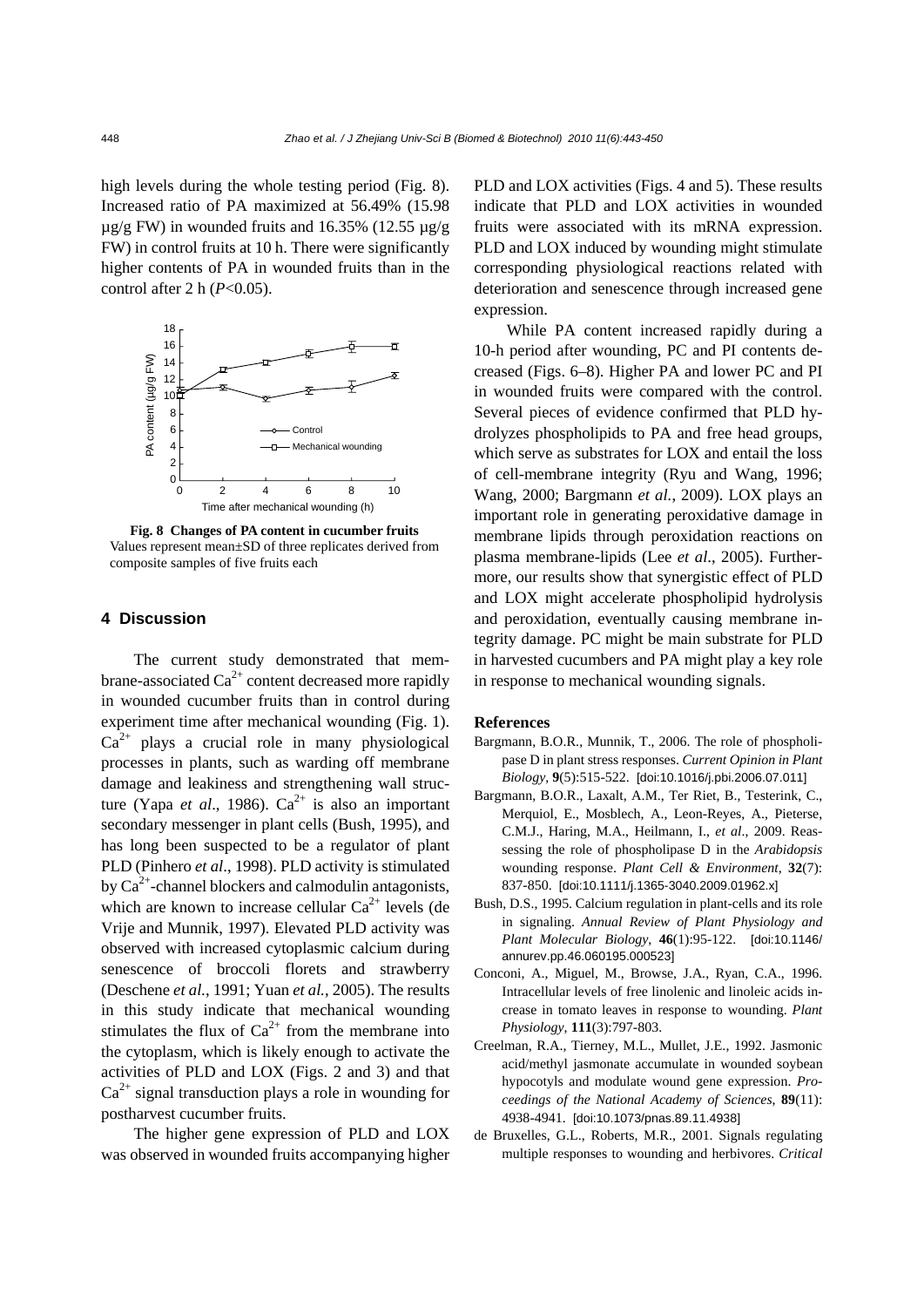*Reviews in Plant Sciences*, **20**(5):487-521. [doi:10.1016/ S0010-8545(02)00029-2]

- Deschene, A., Paliyath, G., Lougheed, E.C., Dumbroff, E.B., Thompson, J.E., 1991. Membrane deterioration during postharvest storage of broccoli florets: modulation by temperature and controlled atmosphere storage. *Postharvest Biology and Technology*, **1**(1):19-31. [doi:10. 1016/0925-5214(91)90016-5]
- de Vrije, T., Munnik, T., 1997. Activation of phospholipase D by calmodulin antagonists and mastoparan in carnation petals. *Journal of Experimental Botany*, **48**(9):1631-1637. [doi:10.1093/jxb/48.9.1631]
- Durigan, M.F.B., Mattiuz, B.H., 2007. Effect of mechanical injuries on the quality of watermelon stored at room temperature. *Horticultura Brasileira*, **25**(2):296-300. [doi: 10.1590/S0102-05362007000200033]
- Feng, J.L., Wang, K., Liu, X., Chen, S.N., Chen, J.S., 2009. The quantification of tomato microRNAs response to viral infection by stem-loop real-time RT-PCR. *Gene*, **437**(1-2):14-21. [doi:10.1016/j.gene.2009.01.017]
- Gil-Salas, F.M., Colyer, A., Boonham, N., Cuadrado, I.M., Janssen, D., 2009. Resistance screening against cucumber vein yellowing virus using a real-time (TaqMan) RT-PCR assay in cucumber (*Cucumis sativus*). *Crop Protection*, **28**(1):109-112. [doi:10.1016/j.cropro.2008.09.005]
- Khatoon, H., Talat, S., Younus, H., 2008. Phospholipase D from *Allium sativum* bulbs: a highly active and thermal stable enzyme. *International Journal of Biological Macromolecules*, **42**(4):380-385. [doi:10.1016/j.ijbiomac.2008. 01.007]
- Lee, S., Suh, S., Kim, S., Crain, R.C., Kwak, J.M., Nam, H.G., Lee, Y., 1997. Systemic elevation of phosphatidic acid and lysophospholipid levels in wounded plants. *The Plant Journal*, **12**(3):547-556. [doi:10.1046/j.1365-313X.1997. 00547.x]
- Lee, S.H., Ahn, S.J., Im, Y.J., Cho, K., Chung, G.C., Cho, B.H., Han, O., 2005. Differential impact of low temperature on fatty acid unsaturation and lipoxygenase activity in fig leaf gourd and cucumber roots. *Biochemical and Biophysical Research Communications*, **330**(4):1194-1198. [doi:10.1016/j.bbrc.2005.03.098]
- Lein, W., Saalbach, G., 2001. Cloning and direct G-protein regulation of phospholipase D from tobacco. *Biochimica et Biophysica Acta (BBA)-Molecular and Cell Biology of Lipids*, **1530**(2-3):172-183. [doi:10.1016/S1388-1981(00) 00182-7]
- Li, L., Jiao, X.Z., 1980. Measurement of protein content by the agency of protein stain Coomassie Brilliant Blue G250. *Plant Physiology Communications*, **6**:52-55.
- Livak, K.J., Thomas, D., Schmittgen, T.D., 2001. Analysis of relative gene expression data using real-time quantitative PCR and the  $2^{-\Delta\Delta C_T}$  method. *Methods*, **25**(4):402-408. [doi:10.1006/meth.2001.1262]
- Mao, L.C., Wang, G.Z., Zhu, C.G., Pang, H.Q., 2007a. Involvement of phospholipase D and lipoxygenase in response to chilling stress in postharvest cucumber fruits.

*Plant Science*, **172**(2):400-405. [doi:10.1016/j.plantsci. 2006.10.002]

- Mao, L.C., Pang, H.Q., Wang, G.Z., Zhu, C.G., 2007b. Phospholipase D and lipoxygenase activity in cucumber fruit in response to chilling stress. *Postharvest Biology and Technology*, **44**(1):42-47. [doi:10.1016/j.postharvbio.2006. 11.009]
- Martínez-Romero, D., Serrano, M., Riquelme, F., 1999. Effects of postharvest putrescine and calcium treatments on reducing mechanical damage and polyamines and ABA levels during lemon storage. *Journal of the Science of Food and Agriculture*, **79**(12):1589-1595. [doi:10.1002/ (SICI)1097-0010(199909)79:12<1589::AID-JSFA403>3.0. CO;2-J]
- Narvaez-Vasquez, J., Florin-Christensen, J., Ryan, C.A., 1999. Positional specificity of a phospholipase A activity induced by wounding, systemin and oligosaccharide elicitors in tomato leaves. *The Plant Cell Online*, **11**(11): 2249-2260. [doi:10.1105/tpc.11.11.2249]
- Paliyath, G., Thompson, J.E., 1987. Calcium and calmodulin regulated breakdown of phospholipid by microsomal membranes from bean cotyledons. *Plant Physiology*, **83**(1):63-68. [doi:10.1104/pp.83.1.63]
- Paliyath, G., Droillard, M.J., 1992. The mechanisms of membrane deterioration and disassembly during senescence. *Plant Physiology and Biochemistry*, **30**:789-812.
- Pinhero, R.G., Paliyath, G., Yada, R.Y., Murr, D.P., 1998. Modulation of phospholipase D and lipoxygenase activities during chilling: relation to chilling tolerance of maize seedlings. *Plant Physiology and Biochemistry*, **36**(3): 213-224. [doi:10.1016/S0981-9428(97)86878-7]
- Ryu, S.B., Wang, X., 1996. Activation of phospholipase D and the possible mechanism of activation in wound-induced lipid hydrolysis in castor bean leaves. *Biochimica et Biophysica Acta (BBA)-Lipids and Lipid Metabolism*, **1303**(3):243-250. [doi:10.1016/0005-2760(96)00096-3]
- Saltveit, M.E., 2000. Wound-induced changes in phenolic metabolism and tissue browning are altered by heatshock. *Postharvest Biology and Technology*, **21**(1):61-69. [doi: 10.1016/S0925-5214(00)00165-4]
- Saravitz, D.M., Siedow, J.N., 1996. The differential expression of wound-inducible lipoxygenase gene in soybean leaves. *Plant Physiology*, **110**(1):287-299. [doi:10.1104/pp.110. 1.287]
- Todd, J.F., Paliyath, G., Thompson, J.E., 1990. Characteristics of a membrane associated lipoxygenase in tomato fruit. *Plant Physiology*, **94**(3):1225-1232. [doi:10.1104/pp.94.3. 1225]
- van Linden, V., Sila, D.N., Duvetter, T., Baerdemaeker, J.D., Hendrickx, M., 2008. Effect of mechanical impactbruising on polygalacturonase and pectinmethylesterase activity and pectic cell wall components in tomato fruit. *Postharvest Biology and Technology*, **47**(1):98-106. [doi: 10.1016/j.postharvbio.2007.06.006]
- Wang, X.M., 2000. Multiple forms of PLD in plant: the gene family, catalytic and regulatory properties, and cellular